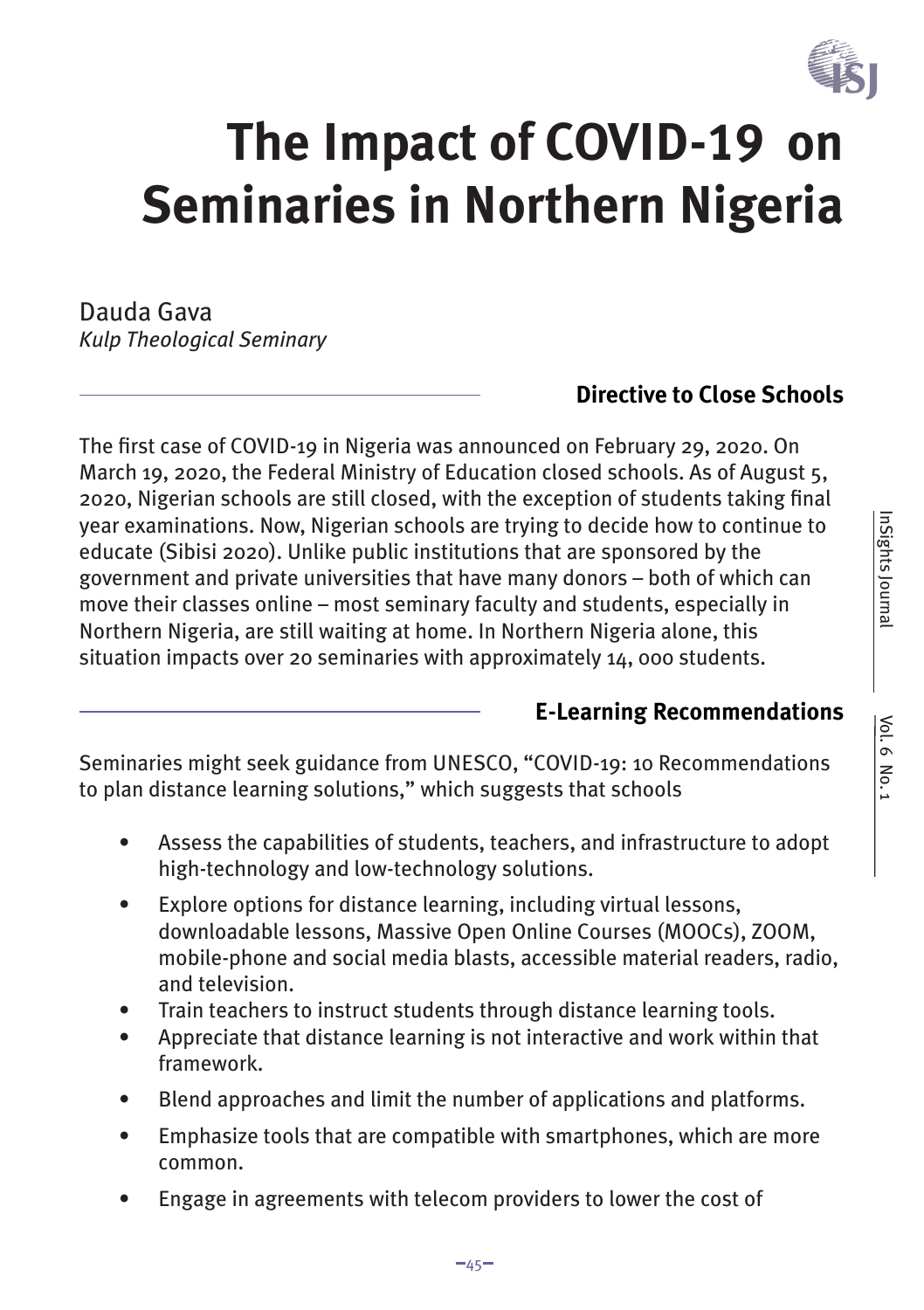accessing resources.

- Create support communities among teachers and students to cross-reference questions.
- Ensure accessibility for students with disabilities.

The tips that do not rely on the internet could be followed; however, anything that requires internet access cannot be adopted by most Northern Nigerian seminaries.

#### **Challenges**

Even for schools around the world that successfully moved online, the temporary cessation of face-to-face activities was a huge disruptor (Friedman, Hurley, Fishman 2020). This disruption is even more serious in Northern Nigeria, which does not have reliable electricity, internet, or phone networks. Furthermore, most Northern Nigerian seminaries focus closely on forming pastors. Such formation occurs both within and outside the seminary, as students and faculty share life (Uchem, 2002, 2). Our classes are face-to-face. Everyone has to be on campus. Online education may be suitable for content-heavy courses that emphasize intellectual formation, but many in our seminaries wonder whether spiritual formation can be addressed without face-to-face discipleship. In our context, distance learning often becomes purely an intellectual exercise, with little opportunity for reflection. Basic intellectual development without accompanying spiritual maturity is already a problem at some seminaries, where students are expected to ingest and regurgitate material (Uchem, 2002, 8). Thus, especially in online environments, students do not have opportunities to question, be convicted, and grow. Even those involved in successful online programs acknowledge the hurdles to this kind of soul formation, which is vital if new pastors are to minister to spiritual needs (Brown 2016).

Beyond this spiritual question, seminaries in Northern Nigeria face the following challenges.

*Funding*: Most seminaries in Northern Nigeria are not adequately funded in normal times. Now, tuition fees collected in the spring of 2020 have been exhausted. Students cannot be asked to make further payments when they are not in classes. Denominations might try to help seminaries absorb the shock of COVID-19, but most congregations themselves are struggling to pay their pastors. Because Sunday worship services are permitted but with tightly restricted numbers, pastors (and seminaries) have no regular income from offerings. Therefore, seminaries are at the mercy of individual givers. Exacerbating this situation, the measures necessary to contain the virus have triggered an economic downturn,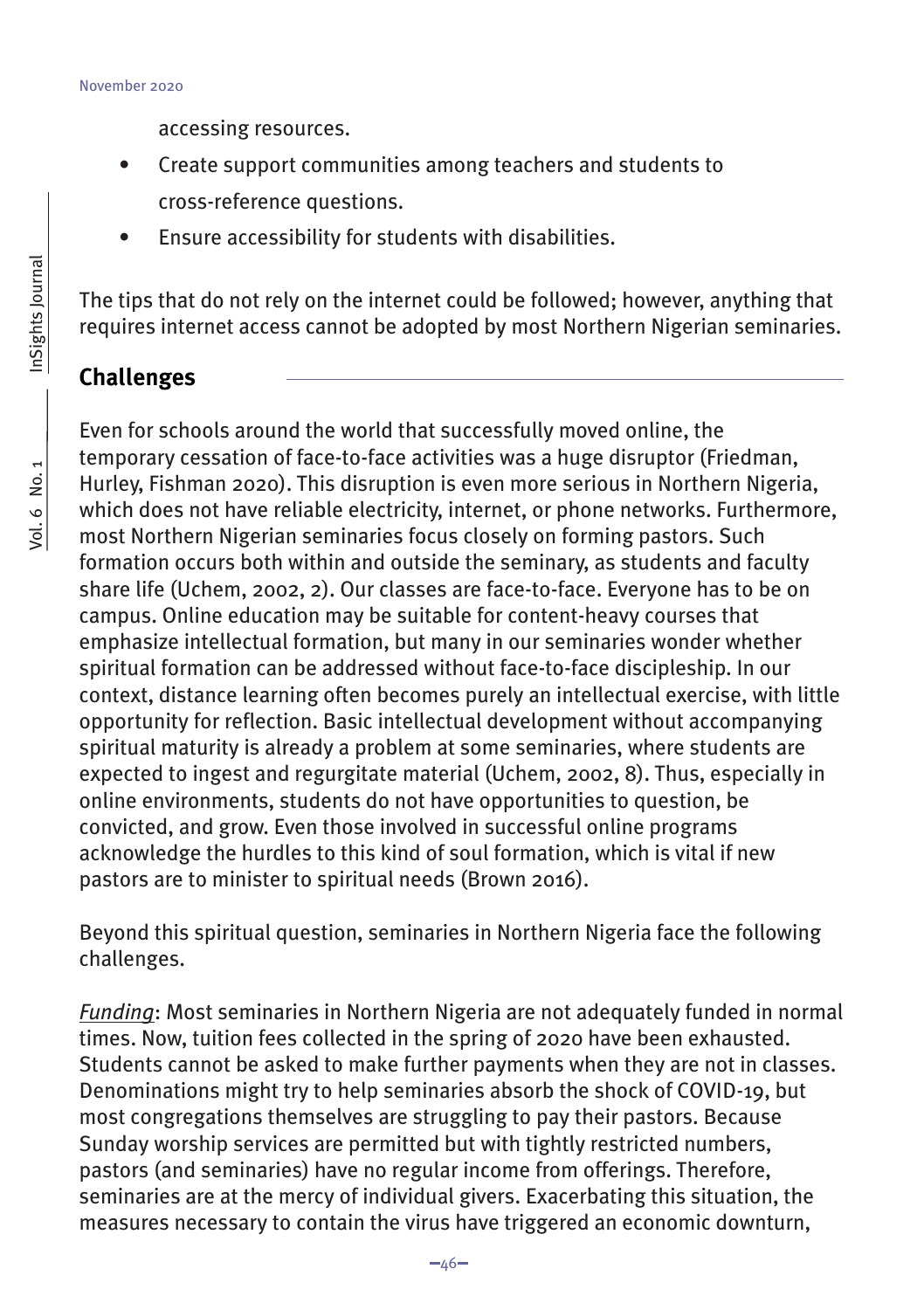

endangering students' ability to pay tuition in the future and congregations' and individual donors' ability to give (Adrian and Natalucci, 2020).

*Internet Access*: Many seminaries do not have money to buy infrastructure or hire personnel to help them go online. For seminaries without regular electricity or telephone services, purchasing laptops, routers, or bandwidth is not even an option.

*Faculty & Staff*: Faculty struggle to teach from home because they do not own adequate technology. Many seminaries are laying off these faculty because they cannot afford to pay them. The situation of non-teaching staff is equally endangered. Furthermore, faculty who are still employed are being expected to educate online, though they do not know how to use available tools. Even worse, the few faculty who do have technological expertise are being asked to address technical difficulties while managing their own teaching.

*Students*: Most students had to return home when seminaries closed and often exhausted their income on travel. Some could not afford to return home; they have now exhausted their resources. Seminary closures have created tensions because many families, especially in rural areas, did not understand why seminaries closed. They had struggled to get the money for school fees in the first place and are now frustrated when students return without a complete academic year to show for that money. At home, some students have no way to support themselves. In addition, in the few places where students can access online education, seminaries may be asking them to keep studying, forcing them to adapt to new learning methods.

In addition to these issues, students face the discouragement and uncertainty of disrupted careers. Final-year students are stranded without an official degree and unable to find a job that would support them. Most seminaries cannot conduct examinations – a particular problem in rural areas, across which students are widely scattered. Furthermore, students face uncertainty about when any normal schooling can resume. Closures of seminaries and of the economy mean that some students may never finish their degrees. Many Northern Nigerian pastors are close to retirement, so if these problems are not addressed, some churches will not have pastors.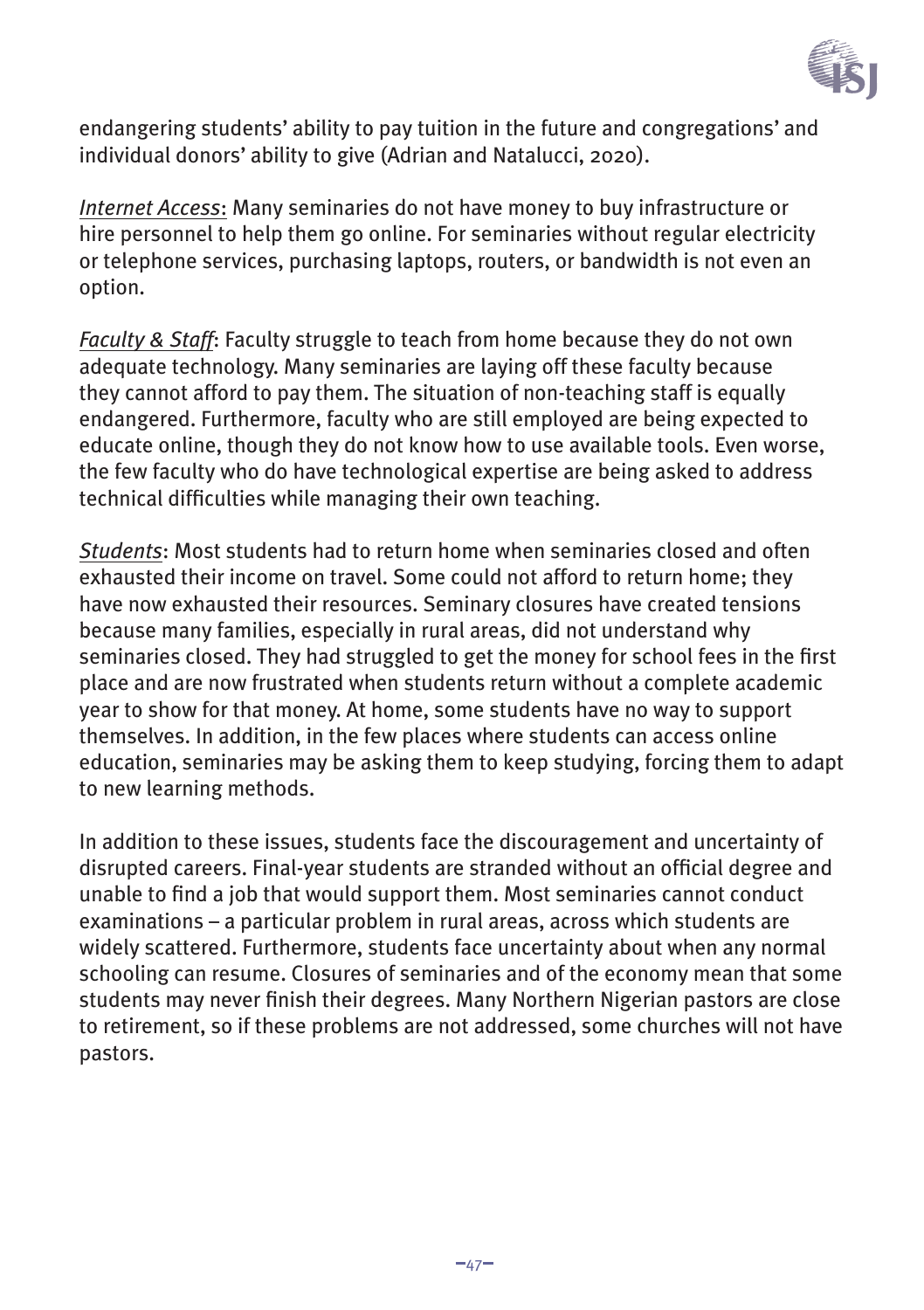#### **The Way Forward**

Seminaries need to find solutions so that they can continue to educate during the pandemic and provide pastors for the Church.

*Funding*: Institutions should consider asking donors who have made restricted gifts in the past to release these restrictions. That way, funds can go to areas of immediate institutional need.

*Internet Access*: Seminaries should seek NGOs that can help them reach rural areas with internet. They should request free access to journals and electronic textbooks from academic publishers. If students can access these resources, their studies may not be as drastically affected (though they may still complain about paying for data to download material).

*Faculty & Staff*: Seminaries should think creatively about encouraging faculty. Faculty should collaborate to focus on final-year students or others in tenuous situations and to troubleshoot online platforms where those are available (rather than one person bearing the whole load).

*Students*: Seminaries should explore using WhatsApp, Facebook, and Twitter to contact students in rural areas that have telecommunications access. Faculty could organize one-on-one lessons via phone calls, or they could email assignments. Students who do not have computers or consistent access to networks could download resources to phones. Some phones can support apps offline, and they are easy to carry, cheap, and do not use as much power as laptops.

Long-term, seminaries need to think about building robust donor bases. They also need to find ways to gain consistent access to water and electricity, especially in rural areas.

# **Conclusion**

The whole community – faculty, staff, students, churches, denominations, NGOs, even the government – can help Northern Nigerian seminaries address these challenges. If seminaries survive, they will emerge from the pandemic stronger, equipped to meet future crises.